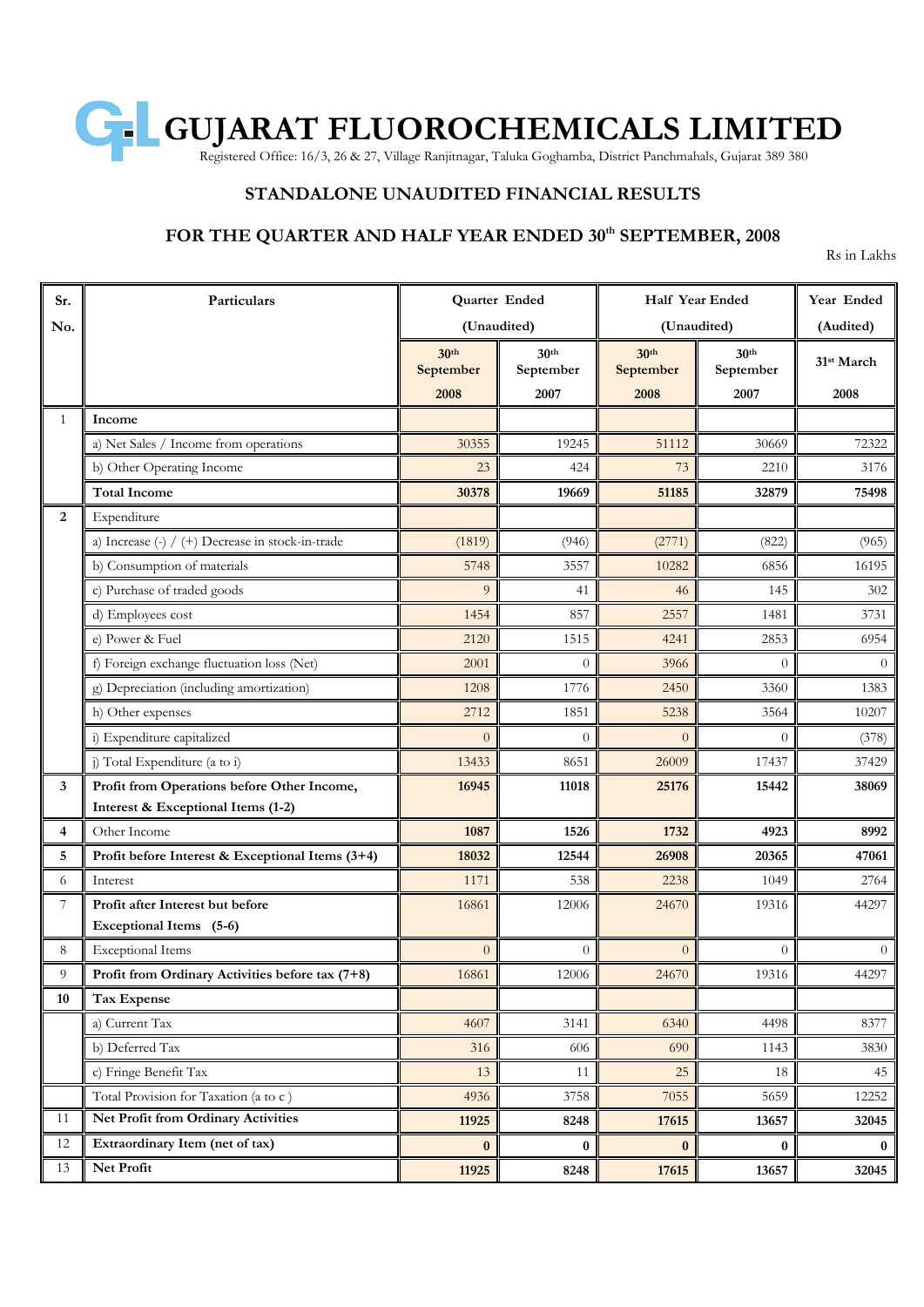| 14 | Cash Profit<br>Net Profit+ Depreciation+ Deferred Tax)      | 13449    | 10630    | 20755    | 18160    | 37258     |
|----|-------------------------------------------------------------|----------|----------|----------|----------|-----------|
| 15 | Paid-up Equity Share Capital<br>(Face value of Re 1/- each) | 1150.01  | 1157.80  | 1150.01  | 1157.80  | 1157.80   |
| 16 | Reserves (excluding revaluation reserves)                   |          |          |          |          | 97911     |
| 17 | Basic and Diluted Earnings per share (Rs)                   | 10.30    | 7.12     | 15.22    | 11.80    | 27.68     |
|    | (Face value of Re 1/- each) - Not annualized                |          |          |          |          |           |
| 18 | Aggregate of public shareholding                            |          |          |          |          |           |
|    | - Number of shares                                          | 38067319 | 38756888 | 38067319 | 38756888 | 38846460  |
|    | - Percentage of shareholding                                | 32.88%   | 33.47%   | 32.88%   | 33.47%   | $33.55\%$ |

# **SEGMENT WISE REVENUE, RESULTS AND CAPITAL EMPLOYED**

#### **FOR THE QUARTER AND HALF YEAR ENDED 30 th SEPTEMBER, 2008**

Rs in Lakhs

| Sr.            | Particulars                                                                         | Quarter Ended                 |                               | Half Year Ended               |                               | Year Ended             |
|----------------|-------------------------------------------------------------------------------------|-------------------------------|-------------------------------|-------------------------------|-------------------------------|------------------------|
| No.            |                                                                                     | (Unaudited)                   |                               | (Unaudited)                   |                               | (Audited)              |
|                |                                                                                     | 30 <sup>th</sup><br>September | 30 <sup>th</sup><br>September | 30 <sup>th</sup><br>September | 30 <sup>th</sup><br>September | 31 <sup>st</sup> March |
|                |                                                                                     | 2008                          | 2007                          | 2008                          | 2007                          | 2008                   |
| $\mathbf{1}$   | <b>Segment Revenue</b>                                                              |                               |                               |                               |                               |                        |
| a)             | Chemicals                                                                           | 29377                         | 19090                         | 49707                         | 31955                         | 74298                  |
| b)             | Power                                                                               | 3773                          | 1869                          | 6903                          | 3527                          | 8792                   |
| $\mathbf{c}$   | Other Segment, Un-allocable and Corporate                                           | 1087                          | 1526                          | 1732                          | 4923                          | 8992                   |
|                | <b>Total Segment Revenue</b>                                                        | 34237                         | 22485                         | 58342                         | 40405                         | 92082                  |
|                | Less: Inter Segment Revenue - Power                                                 | 2772                          | 1290                          | 5425                          | 2603                          | 7352                   |
|                | <b>Total External Revenue</b>                                                       | 31465                         | 21195                         | 52917                         | 37802                         | 84490                  |
| $\overline{2}$ | <b>Segment Result</b>                                                               |                               |                               |                               |                               |                        |
| a)             | Chemicals                                                                           | 16647                         | 11439                         | 25114                         | 16413                         | 37570                  |
| b)             | Power                                                                               | 1777                          | (329)                         | 2757                          | (804)                         | 1909                   |
|                | <b>Total Segment Result</b>                                                         | 18424                         | 11110                         | 27871                         | 15609                         | 39479                  |
|                | Add/(less): Un-allocable Income/(expenses)<br>(Net of Un-allocable expenses/income) | (392)                         | 1434                          | (963)                         | 4756                          | 7582                   |
|                | Less: Interest expenses                                                             | 1171                          | 538                           | 2238                          | 1049                          | 2764                   |
|                | <b>Total Profit Before Tax</b>                                                      | 16861                         | 12006                         | 24670                         | 19316                         | 44297                  |
| 3              | <b>Segment Capital Employed</b>                                                     |                               |                               |                               |                               |                        |
|                | (Segment Assets - Segment Liabilities)                                              |                               |                               |                               |                               |                        |
| a)             | Chemicals                                                                           | 62370                         | 52905                         | 62370                         | 52905                         | 59020                  |
| b)             | Power                                                                               | 45423                         | 21909                         | 45423                         | 21909                         | 31170                  |
| $\mathbf{c})$  | Other Segment, Un-allocable and corporate                                           | 7881                          | 10471                         | 7881                          | 10471                         | 8879                   |
|                | Total                                                                               | 115674                        | 85285                         | 115674                        | 85285                         | 99069                  |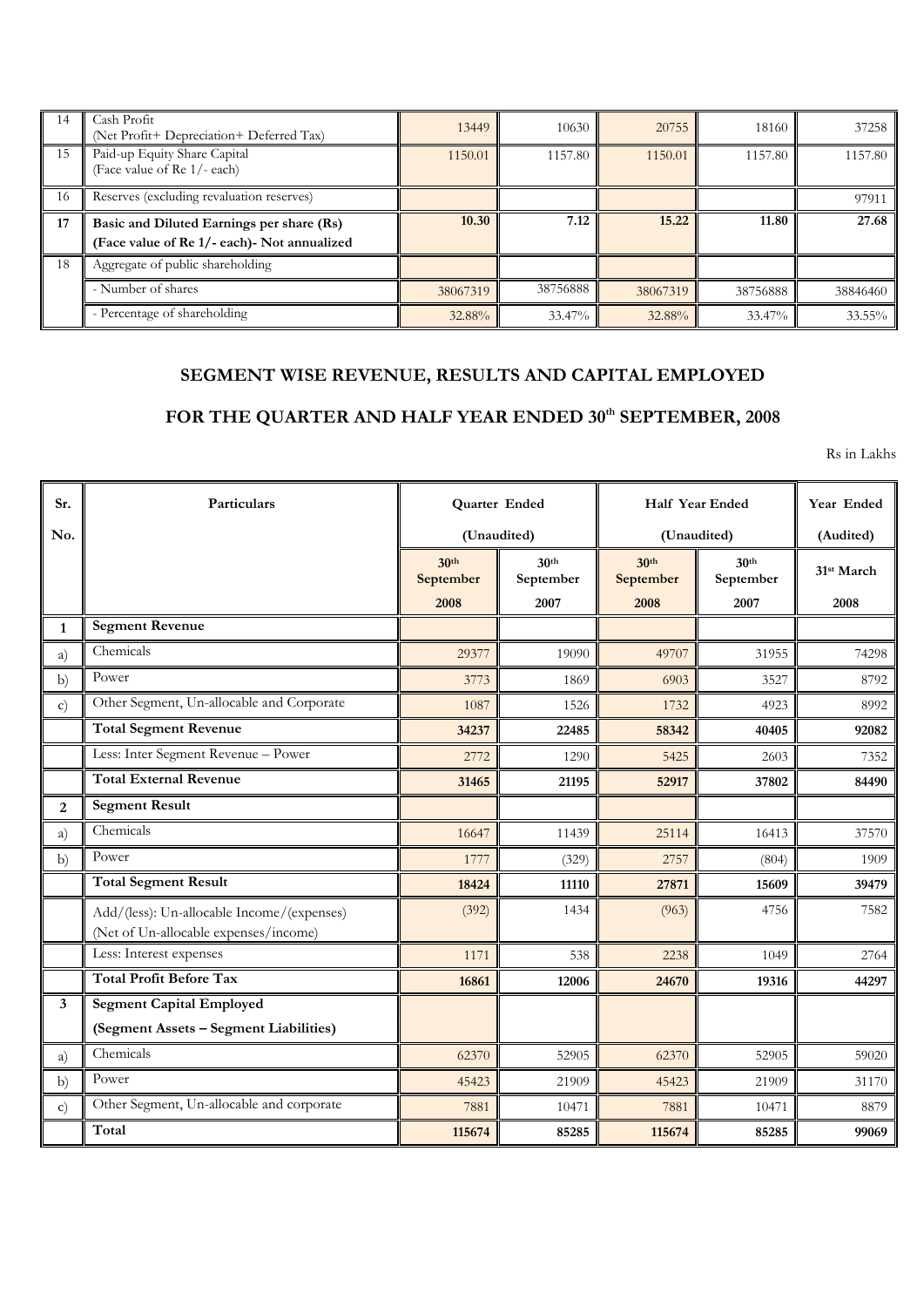# **Notes:-**

- 1. The above results, reviewed by the Audit Committee, were approved by the Board of Directors at their meeting held on 25<sup>th</sup> October, 2008 and have undergone "Limited Review" by the Statutory Auditors.
- 2. Corresponding figures for the previous period / year have been regrouped / recast wherever necessary to correspond to current period / year classification.
- 3. The Board of Directors of the Company at its meeting held on 21st March, 2008, has approved a proposal, in accordance with Article 8A of the Articles of Association of the Company, and other applicable regulatory provisions, to purchase / buy-back fully paid equity shares of Re 1 each of the Company at a price not exceeding Rs 300 per equity share so that the maximum amount to be utilized for buy-back of shares shall not exceed Rs 6143 lacs which represents 10 % of paid up capital and free reserves of the Company as on  $31^{\text{st}}$  March, 2007. The Securities and Exchange Board of India has, vide its order dated 24<sup>th</sup> July, 2008, been pleased to grant an exemption to the Promoter / Promoter Group from making a public offer in terms of the Takeover Regulations. In pursuance of the above buy-back, the Company has, up to  $30<sup>th</sup>$  September, 2008, purchased 1,387,031 equity shares, out of which 779,141 equity shares were extinguished.
- 4. Net Sales / Income from Operations include income from Certified Emissions Reductions (Carbon Credits). "Chemicals" segment includes figures pertaining to Carbon Credits.
- 5. The Company has entered into a fixed price long term Gas Supply Agreement (GSA), with Gujarat Gas Company Limited (GGCL), on 14 March, 2006, valid till  $31<sup>st</sup>$  March, 2011, with a price reset clause pursuant to which the fixed price, of US \$ 4.60 per MMBTU, valid till 31<sup>st</sup> March, 2008, was to be mutually negotiated and revised, by 31<sup>st</sup> December, 2007, to be effective from 1<sup>st</sup> April, 2008. On GGCL failing to make any endeavours to negotiate the price of gas effective from 1<sup>st</sup> April, 2008 despite repeated reminders from the Company, the Company approached the Honourable High Court of Delhi, which, vide interim orders, directed GGCL to continue to supply gas to the Company, on the Company paying GGCL an amount of US \$ 4.60 per MMBTU (subsequently revised to US \$ 10 per MMBTU), and submitting to the Court a bank guarantee for a further US \$ 10 per MMBTU. Despite the above order, GGCL wrongfully purported to terminate the GSA, effective from 1st April, 2008 and has been raising invoices on the Company at US \$ 24.62 per MMBTU, for gas supplied from 1<sup>st</sup> April, 2008. The Company has also commenced arbitration proceedings against GGCL, contending that GGCL has forfeited its right to revise the price, as also to terminate the GSA, after 1st April, 2008. In view of the above pending proceedings the Company has made provision in its books of accounts for the gas supplied, at a rate of US \$ 4.60 per MMBTU. The difference between the price billed for by GGCL to the Company, and the amount provided by the Company for the quarter, is Rs. 3929 lakhs (previous quarter Rs. 3590 lakhs).
- 6. Up to and including the financial year 2006-07, depreciation on Plant and Machinery and Wind Mills was provided on written down value method, at the rates and in the manner specified in the Schedule XIV to the Companies Act, 1956. At the time of finalization of accounts for the financial year 2007-08, it was decided to provide depreciation on Plant and Machinery and Wind Mills on straight line method, at the rates and in the manner specified in the Schedule XIV to the Companies Act, 1956, since, in the opinion of the management, this would result in a more appropriate presentation in the financial statements of the Company. Hence, the depreciation figures for the quarter and half-year ended  $30<sup>th</sup>$  September, 2008 and those of the corresponding earlier periods, is not directly comparable.